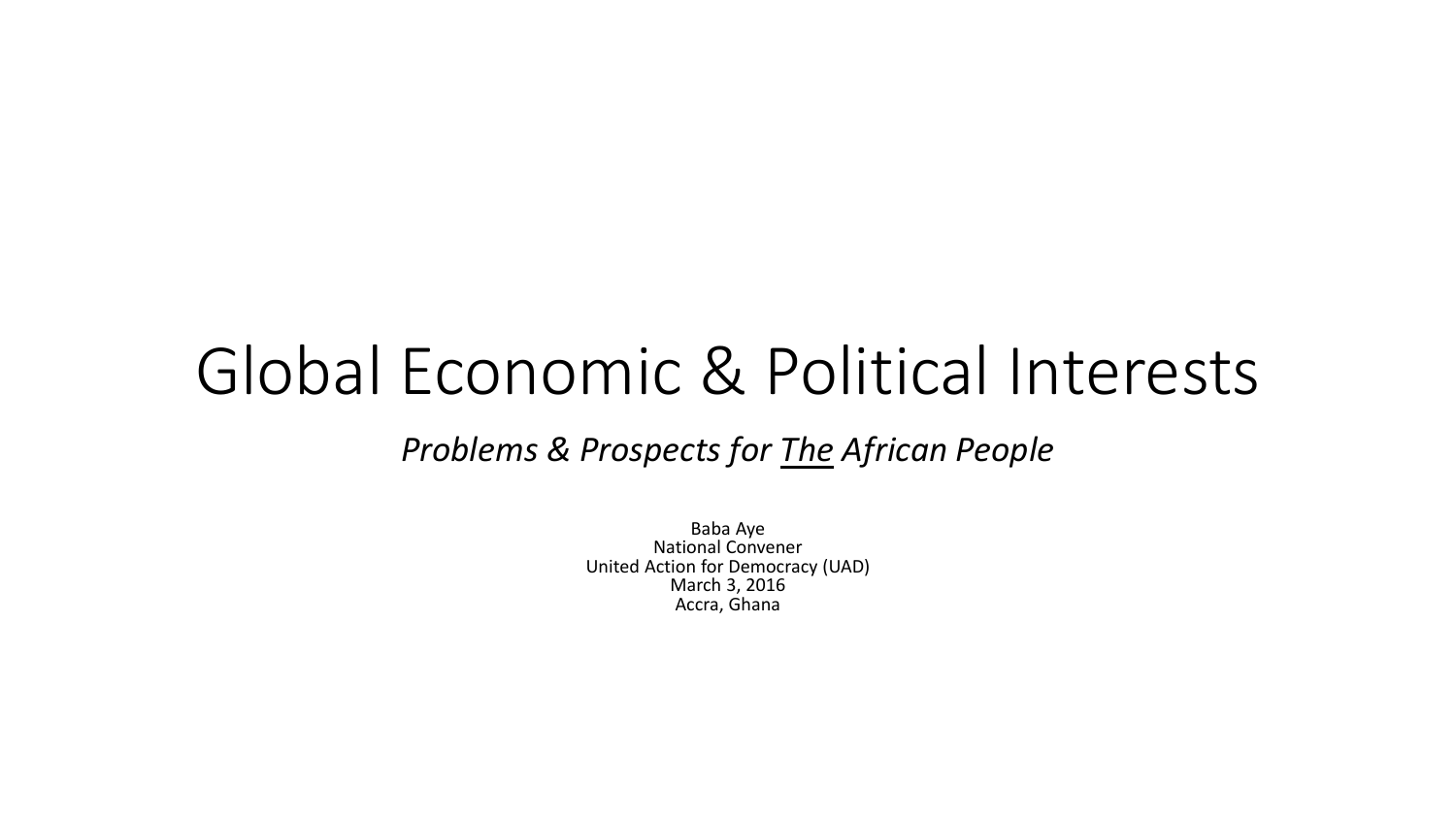### **Outline**

- Setting the context
- Africa & reconfiguration of power relations
- Popular forces: problems & prospects
- Strategic considerations for CSOs; ATN in perspective
- Conclusions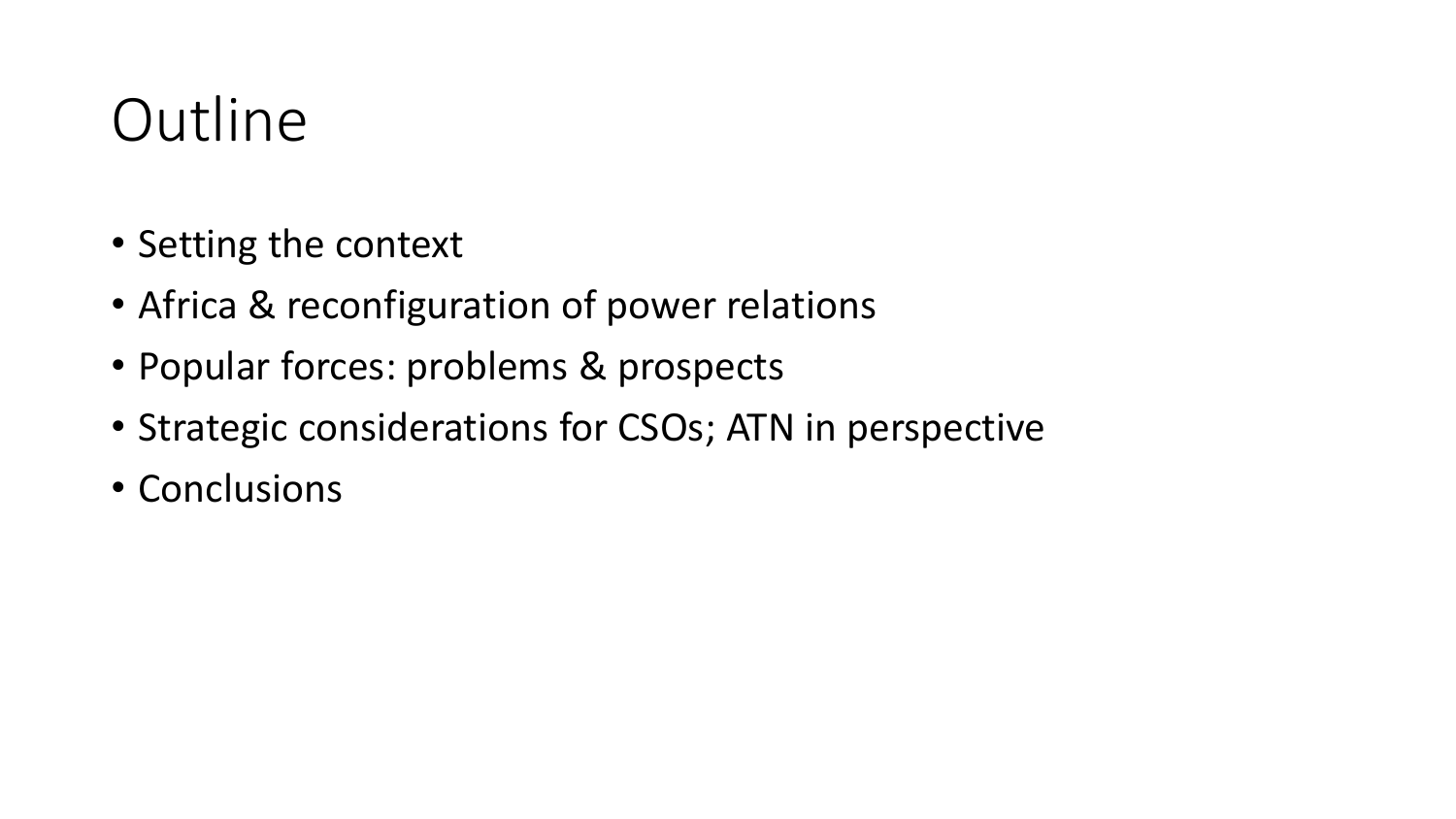# Setting the Context I

### **A General Point of Departure**

- Historical establishment of global orders;
- $\Rightarrow$  contention and collaboration
- $\Rightarrow$  hegemony and historical conjuncture
- Key actors
- $\Rightarrow$  classes (components of civil society)
- $\Rightarrow$  states (embodiment of political authority)
- Processes and institutions:
- $\Rightarrow$ markets
- $\Rightarrow$ Diplomacy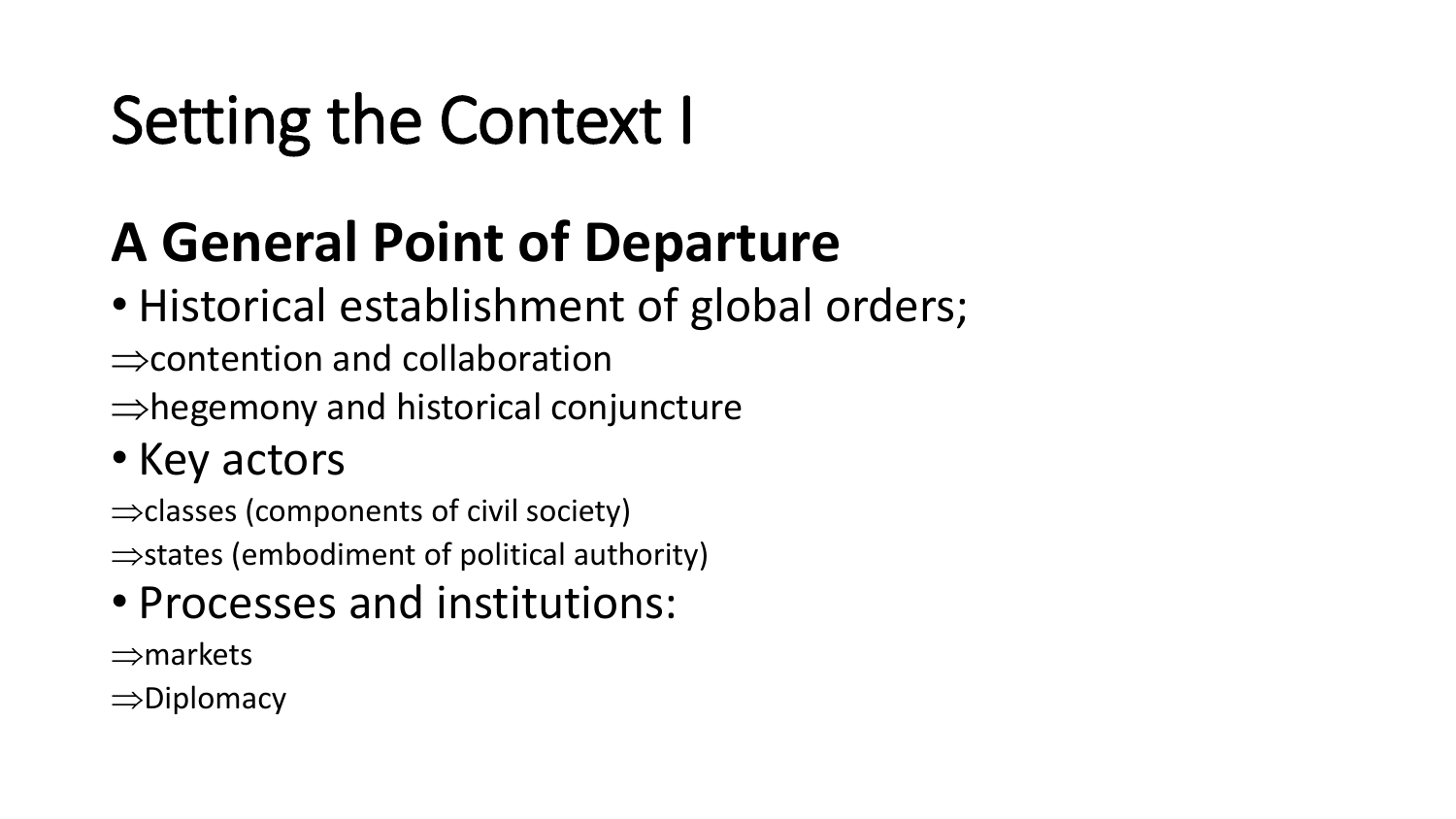# Setting the Context II

### **Power configuration: from** *Pax Britannica* **to** *Pax Americana*

- rivers of blood: Great Depression & 2 World Wars
- the post-War order, UN & Bretton Woods Institutions
- (late) decolonisation: Bandung to the NIEO's defeat
- waves of democratisation & a global civil society's emergence
- late late industrialization & NIC players
- the Cold War and the "end of history"
- WTO: "rupture" & continuity with the WB & IMF…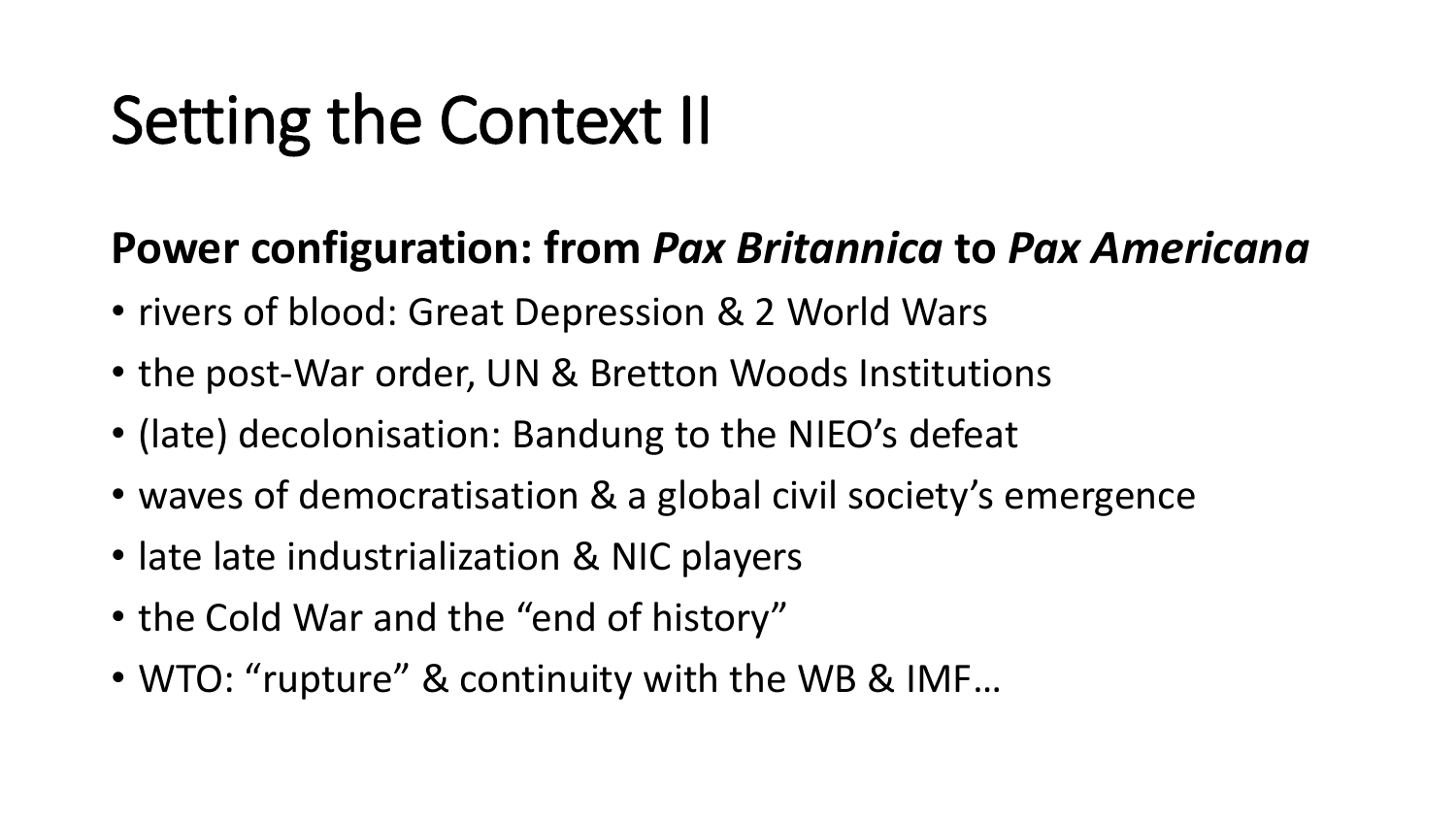# Africa & Reconfiguration of Power Relations

- From South-South cooperation to *emerging economies* deities:
- $\Rightarrow$ BRIC(S), MINT....& all that jazz: the good, the bad & the ugly
- $\Rightarrow$  G20 & the savour of power: a further expression of expansion mainly in form
- Transnational corporations
- $\Rightarrow$  increasing powers *against* states through trade (& investment) agreements
- $\Rightarrow$  Expansion of scope of presence with privatisation & states' quests for FDI
- increasing real-time *"borderlessness"* for capital, with digitization
- $\Rightarrow$  Outright criminality, such as IFFs
- Location of CSOs within the *alter-globalisation* movement
- $\Rightarrow$ Universalisation of resistance practices & narratives
- $\Rightarrow$  Expanding knowledge & experiences base
- $\Rightarrow$  Fractured hegemony, globally, with continuing economic, political & ideological crisis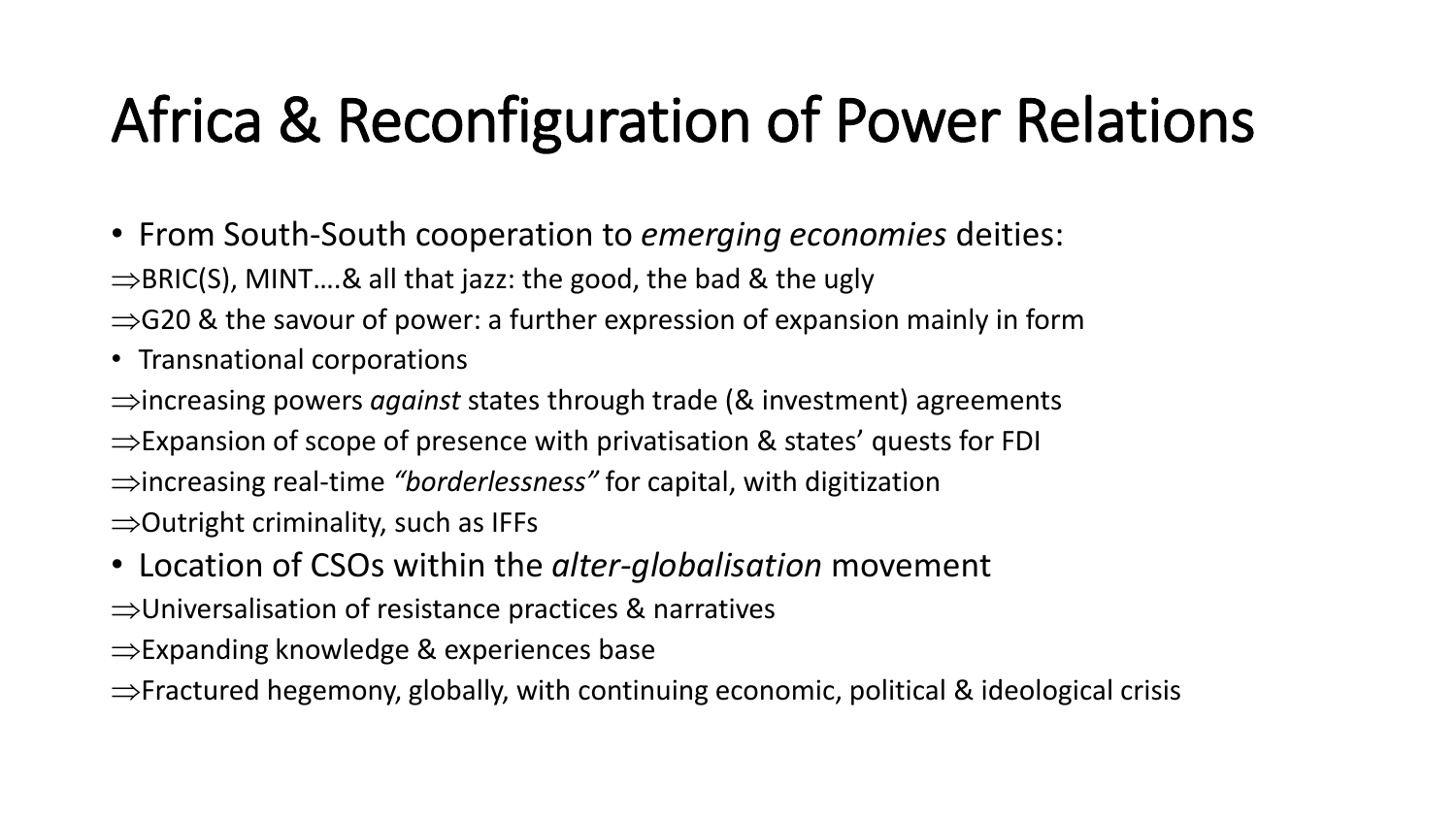# Popular Forces: Problems & Prospects I

### **Problems**

• **The 1%'s depth of material & institutional resources**

 $\Rightarrow$  Financial muscle

 $\Rightarrow$  State apparatus

- **Relatively lacklustre nation-states' leaderships & states' vision**
- **"Common sense" of the system's** *essential immutability*
- $\Rightarrow$  content: the six blind men & the elephant
- $\Rightarrow$  methodology: sophisticated concentration on the trees
- $\Rightarrow$  "received wisdom" & the case of the 8 monkeys

#### • **The dilemma of NGOism: altruism-cum-***proposal-driven activism*

- $\Rightarrow$  The "development sector" as an *othering-twin* of the neoliberal order
- $\Rightarrow$  At the same time, fostering civic engagement..
- $\Rightarrow$  A new bureaucracy resting on technical prowess... or social movements rooted in the mass?

#### • **Alternatives of the radical-right rising**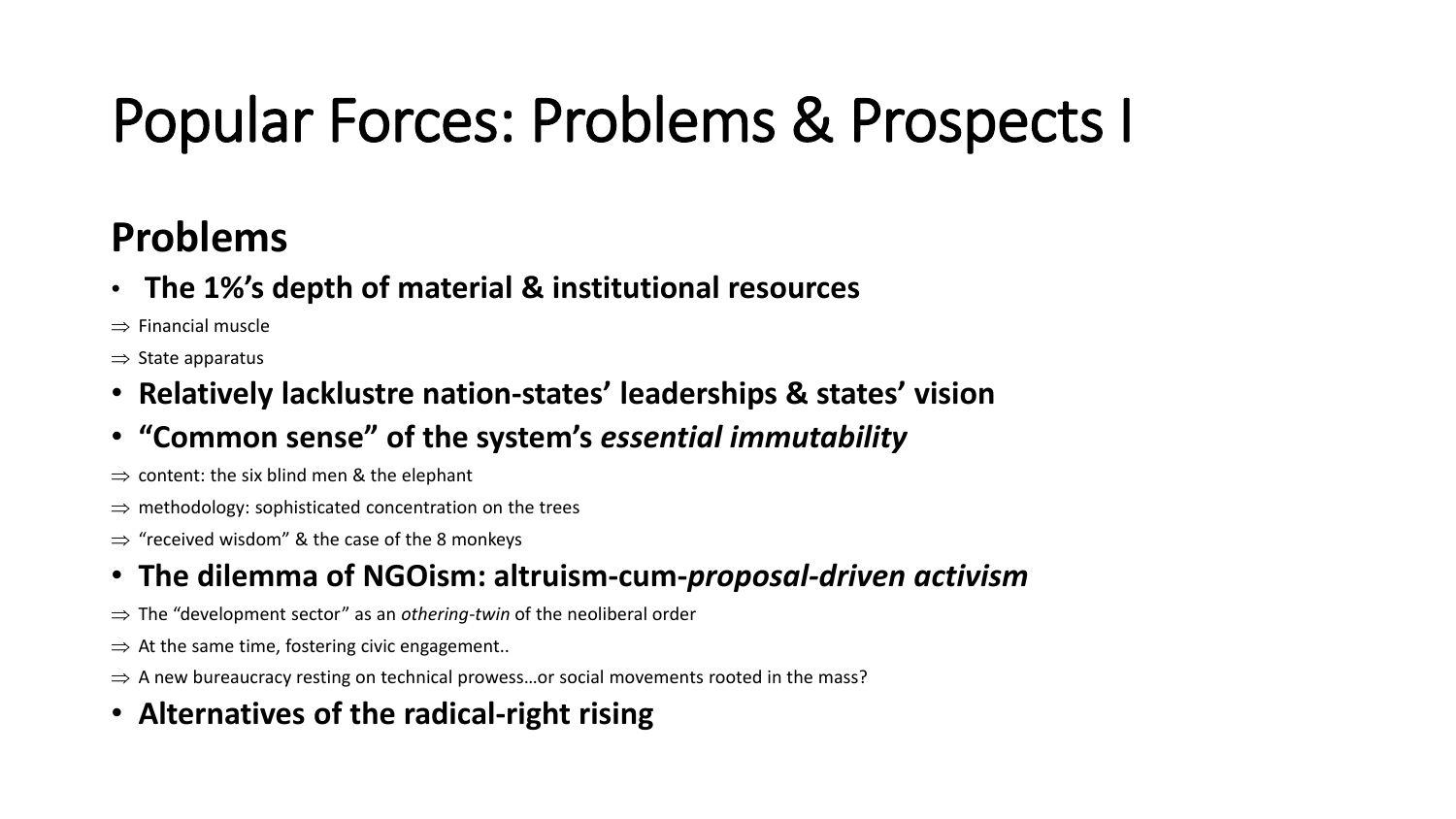# Popular Forces: Problems & Prospects II

### **Prospects**

- Living examples, particularly from the Latin American *pink tide*
- Building on flashlights of popular alternatives from below: from the social forum process to occupy
- An emerging challenge of the dominant narrative in mainstream politics in the West (e.g. the Corbyn & Sanders moments)
- Expanding organisation & networks: continentally & globally
- Restive populations & the current wave of democratic struggles
- A new envisioning of possibilities (e.g. the CFTA)
- Learning from history…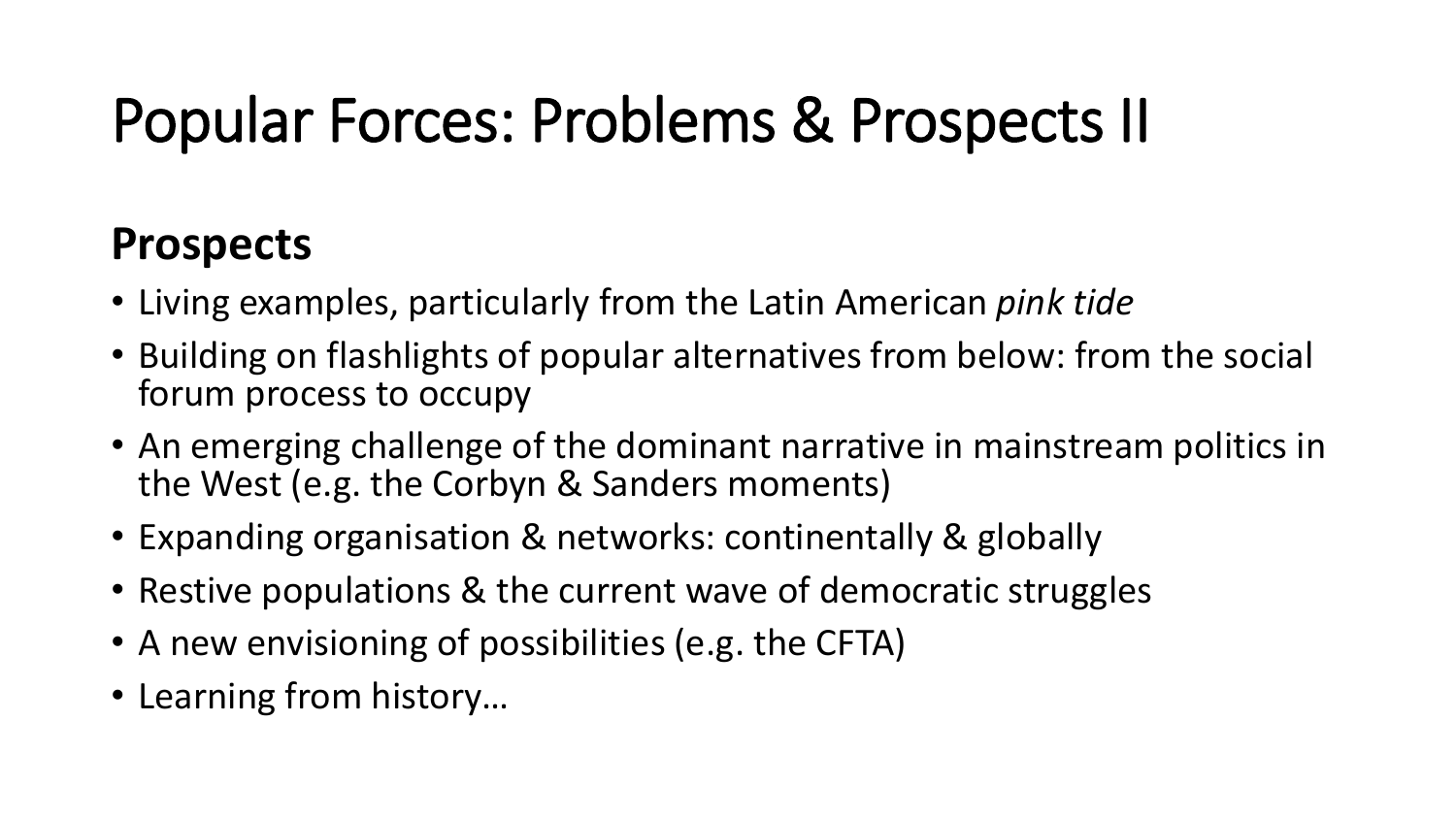### Strategic Considerations for CSOs...ATN I

- Between changing the rules & fighting to change the game
- $\Rightarrow$  Not separated by a Berlin Wall, but working towards beyond the "NOW"
- $\Rightarrow$  How do we integrate the two sides of this coin of structural change?
- Building bridges within & *beyond* trade & development issues
- $\Rightarrow$  Within the CSOs' community, across spheres of work: establishing an overarching vision & thread
- $\Rightarrow$  With as broad a spectrum as possible of both state & non-state actors
- $\Rightarrow$  Expanding counter-hegemonic spaces & building a "new (inter-)national historic bloc"
- Ensuring more palpable life of the networks' work in nation-states

 $\Rightarrow$  How do we further joint work that unite a renewed thrust for the second liberation of Africa, *within our countries*? Could we build on the niches for *massification* of our intervention, without losing the access to instituted power?

• Politics, social movements & the challenge of working on two legs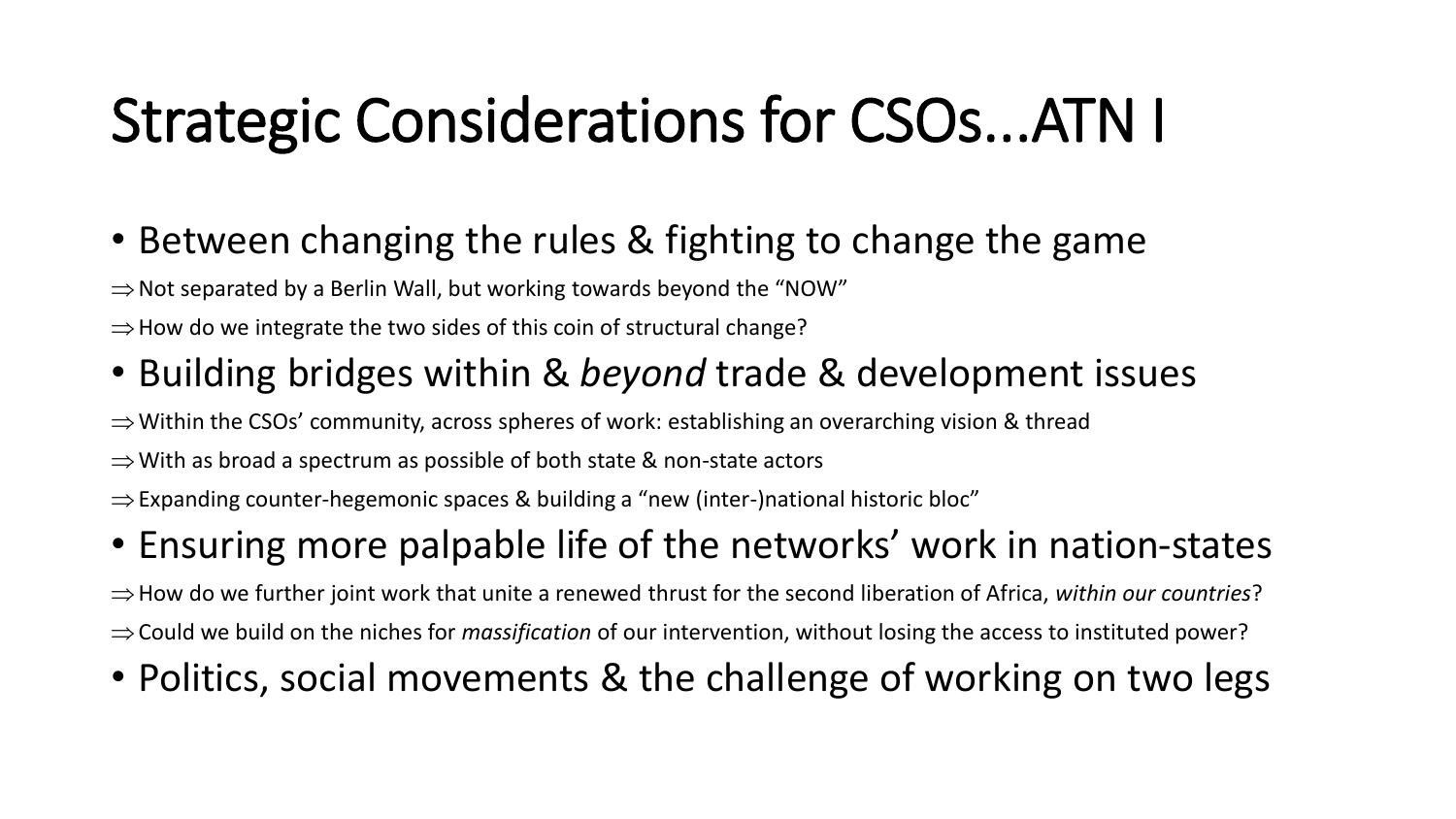## Conclusion

- We are living through a historic conjuncture
- $\Rightarrow$  Reconfiguration of global orders are possible only within such moments of structural crisis
- $\Rightarrow$ This entails contestation, collaboration & negotiation
- $\Rightarrow$  Such moments could be long drawn with phases
- It is the most significant conjuncture since that of 1913-1945
- $\Rightarrow$  Africa lost out of the reconfiguration of that moment, to colonialism
- $\Rightarrow$  The macabre penumbra is darker now...the forces of status quo have a clearer big picture than those for change

### • There are however opportunities within the gloom of uncertainties

An era of crises *& revolts,* globally

- $\Rightarrow$  Support for post-capitalist alternatives in central metropoles
- The flux of this contradictory moment is sharply reflected in Africa
- It might still be….*"morning yet on creation day"*